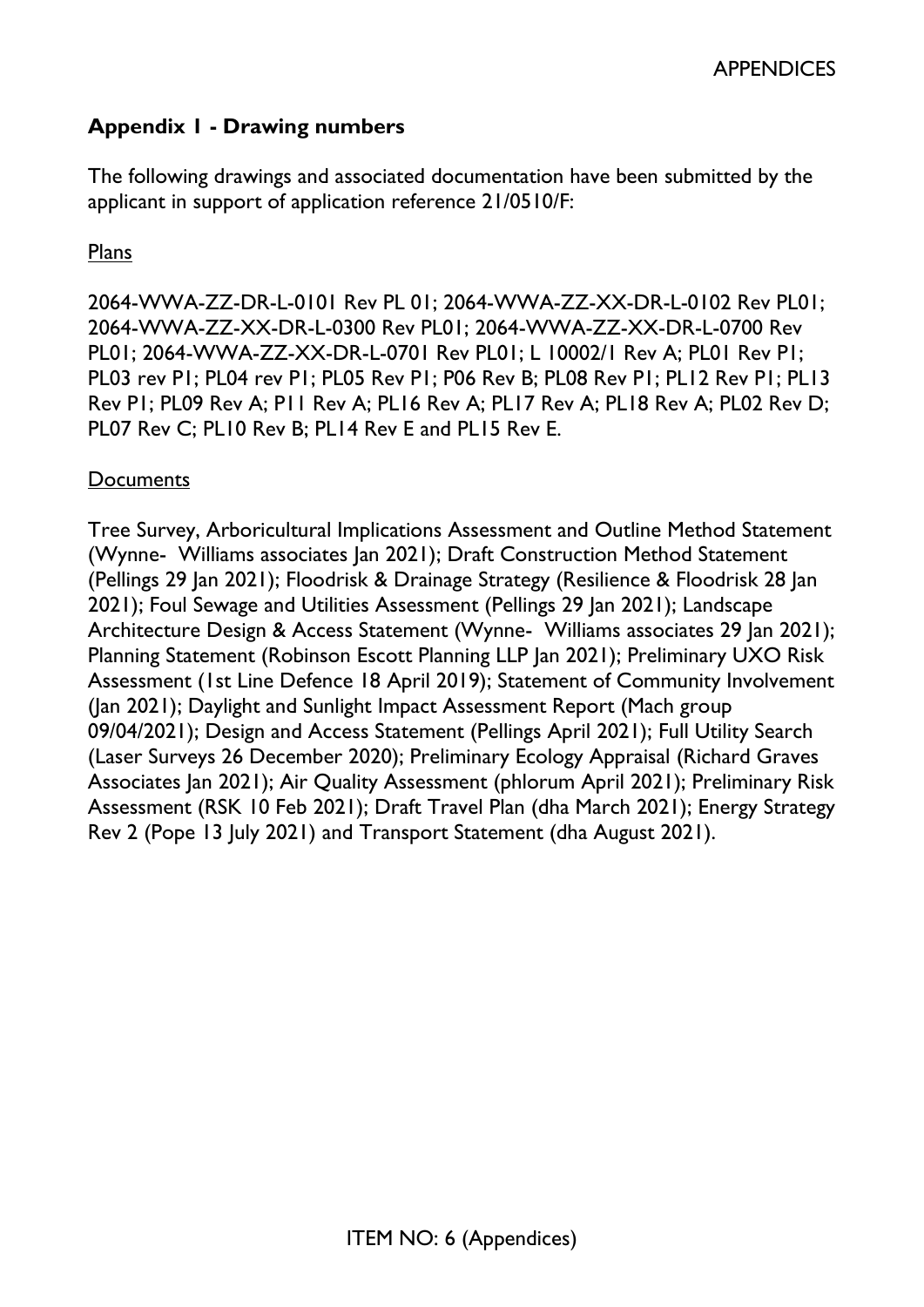# **Appendix 2 – Conditions and Informatives**

### **1. Expiration of Planning Permission**

The development to which this permission relates must be begun not later than the expiration of three (3) beginning with the date on which the permission is granted.

Reason: To comply with Section 91 of the Town & Country Planning Act 1990 (As Amended). A period of 3 years is considered to be a reasonable time limit in view of the extent and timescale of the proposal.

### **2. Approved Drawings**

The development hereby permitted shall be carried out in accordance with the following approved plans:

Plans

2064-WWA-ZZ-DR-L-0101 Rev PL 01; 2064-WWA-ZZ-XX-DR-L-0102 Rev PL01; 2064-WWA-ZZ-XX-DR-L-0300 Rev PL01; 2064-WWA-ZZ-XX-DR-L-0700 Rev PL01; 2064-WWA-ZZ-XX-DR-L-0701 Rev PL01; L 10002/1 Rev A; PL01 Rev P1; PL03 rev P1; PL04 rev P1; PL05 Rev P1; P06 Rev B; PL08 Rev P1; PL12 Rev P1; PL13 Rev P1; PL09 Rev A; P11 Rev A; PL16 Rev A; PL17 Rev A; PL18 Rev A; PL02 Rev D; PL07 Rev C; PL10 Rev B; PL14 Rev E and PL15 Rev E.

### **Documents**

Tree Survey, Arboricultural Implications Assessment and Outline Method Statement (Wynne- Williams associates Jan 2021); Draft Construction Method Statement (Pellings 29 Jan 2021); Floodrisk & Drainage Strategy (Resilience & Floodrisk 28 Jan 2021); Foul Sewage and Utilities Assessment (Pellings 29 Jan 2021); Landscape Architecture Design & Access Statement (Wynne- Williams associates 29 Jan 2021); Planning Statement (Robinson Escott Planning LLP Jan 2021); Preliminary UXO Risk Assessment (1st Line Defence 18 April 2019); Statement of Community Involvement (Jan 2021); Daylight and Sunlight Impact Assessment Report (Mach group 09/04/2021); Design and Access Statement (Pellings April 2021); Full Utility Search (Laser Surveys 26 December 2020); Preliminary Ecology Appraisal (Richard Graves Associates Jan 2021); Air Quality Assessment (phlorum April 2021); Preliminary Risk Assessment (RSK 10 Feb 2021); Draft Travel Plan (dha March 2021); Energy Strategy Rev 2 (Pope 13 July 2021) and Transport Statement (dha August 2021).

Reason: In the interests of good planning and to ensure that the development is carried out in accordance with the approved documents, plans and drawings submitted with the application and is acceptable to the local planning authority.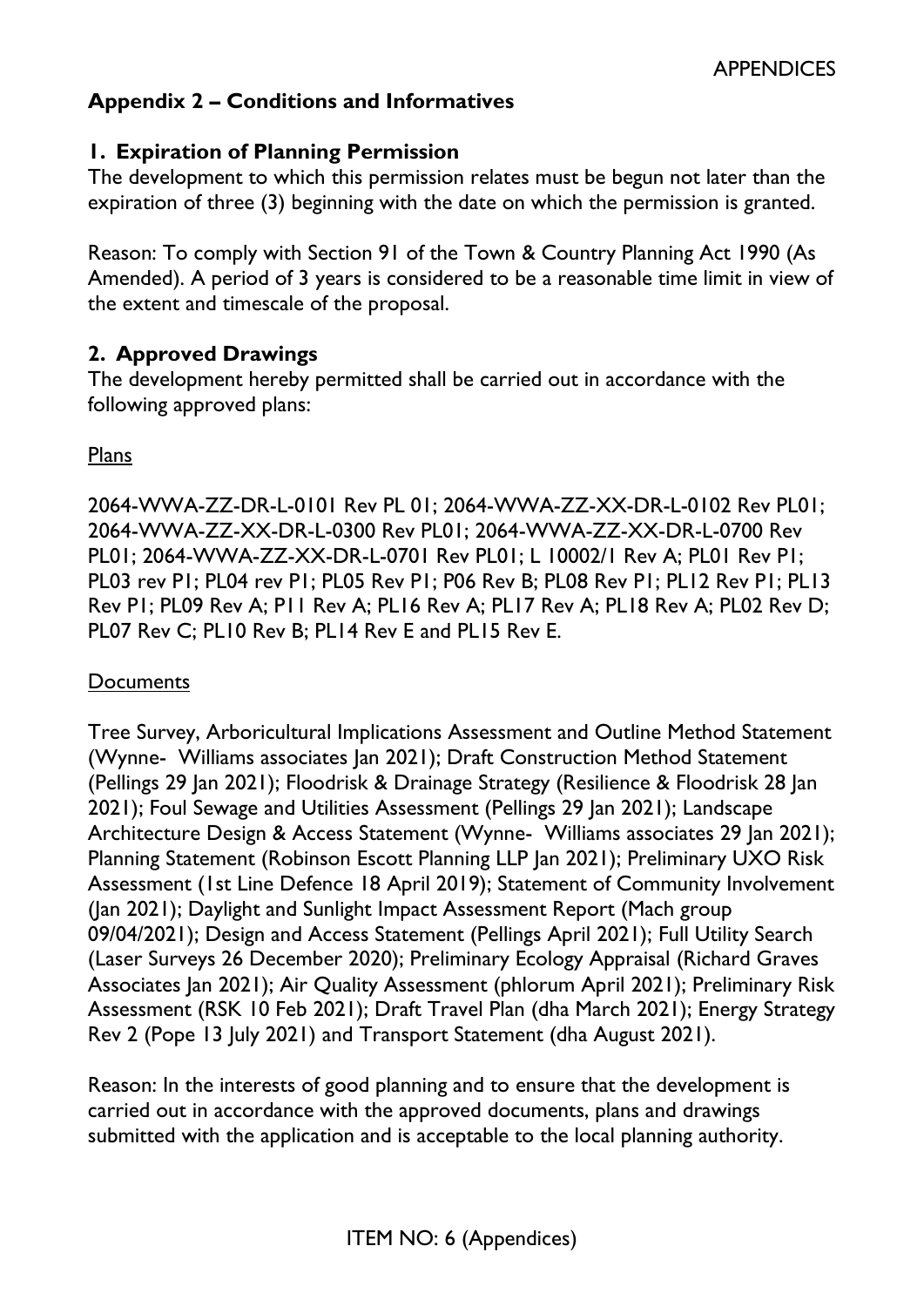## **3. Quantum of development:**

a) Residential Development - The total amount of residential development within Use Class C3 (Dwelling Houses) shall be no more than 17 units comprising the following mix:

|                   | I Bed | $\vert$ 2 Bed | 2 Bed   | 4 Bed        | <b>Total</b> |
|-------------------|-------|---------------|---------|--------------|--------------|
| London            |       | 8             | 2 (W/A) | $\mathsf{L}$ |              |
| <b>Affordable</b> |       |               |         |              |              |
| <b>Rent</b>       |       |               |         |              |              |

Reason: In the interests of good planning and to ensure that the development is carried out in accordance with the approved documents, plans and drawings submitted with the application and is acceptable to the local planning authority.

## **4. Materials**

No superstructure works shall commence until the following details are submitted in writing and approved by the local authority:

- a) technical section drawings of all type walls (scale 1:5, 1:10 and 1:20) showing all joints of different materials and features, including doors and windows with walls, sills, balconies and balustrades.
- b) Full schedule of materials and samples
- c) Boundary treatments
- d) 1x1 metre panels of all cladding and brickwork to be used on the external facades of the buildings

The development shall be carried out in accordance with the approved details. Reason: To ensure that the local planning authority may be satisfied as to the external appearance of the buildings and to comply with Policy D4 of the London Plan (2021) and Policies DH1 and DH(a) of the Royal Greenwich Local Plan: Core Strategy with Detailed Policies (July 2014).

# **5. Energy Strategy (Residential)**

- a) Within three-months of the practical completion of the residential development and prior to occupation and , the following information should be provided to the Local Planning Authority for written approval:
	- i. technical information in line with clauses 10.6 to 10.9 of the GLA's energy statement guidance (2020) and evidence including commissioning of installation that the renewable/low carbon technologies are installed in accordance with Part ( B ) and certified under the Microgeneration Certification Scheme (MSC).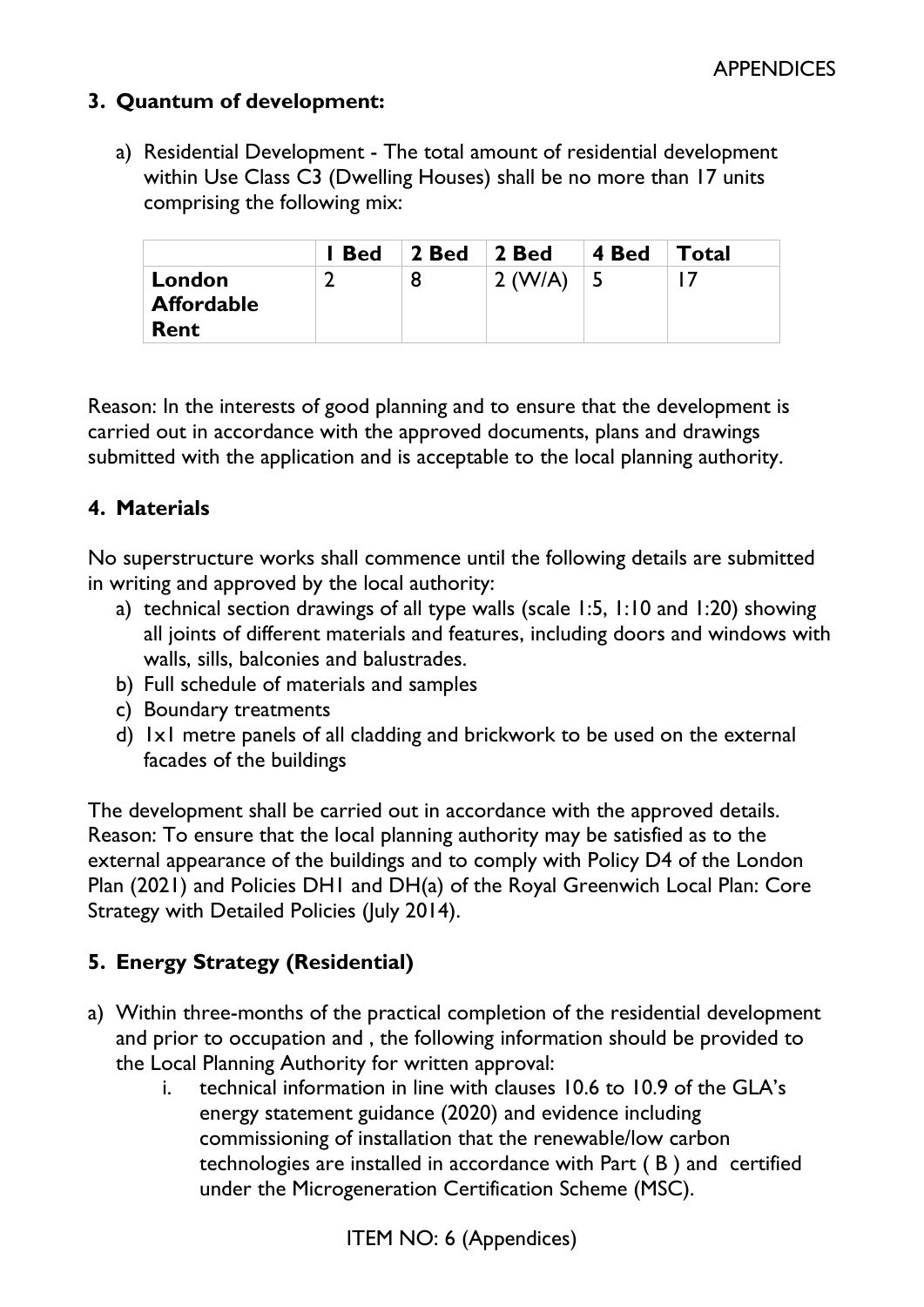- ii. the resulting scheme, along with machinery/apparatus location, specification and operational details of renewable/low carbon technologies in accordance with Part ( B ) and condition [2.6] Centralised plant room.
- iii. a management plan for the operation of the renewable/low carbon technologies in accordance with Part ( B ) and condition [2.6] Centralised plant room.
- iv. a servicing plan including times, location, frequency, method of servicing of the renewable/low carbon technologies and condition [2.6] Centralised plant room.
- v. Evidence that energy efficient appliances and other appropriate measures have been incorporated to reduce the energy demand and unregulated energy usage in accordance with Part ( B ).
- vi. Energy Performance Certificates [EPC's], detailed modelling output reports showing clearly the DER and TER from the "as built stage" to confirm compliance with the carbon dioxide savings achieved through energy efficiency measures and the energy servicing strategy approved under Part ( B ).
- vii. SAP Thermal Bridging and SAP Overheating modelling output reports to confirm compliance with Accredited Construction Details (ACDs) (psi-value ≤0.15) and minimisation of overhearing risk and Criterion 3 of the Building Regulations Part L 2013.
- viii. If as built evidence required under (i) to (vi) result in a carbon shortfall, any remaining carbon dioxide emissions to meet the emissions in line with Part B should be addressed at prior to occupation through a carbon offsetting contribution to the Council's Carbon Offsetting Fund.
- ix. demonstrate how the proposed units could link to an offsite heat network should one become available.
- b) Prior to the final completion of the development, the approved residential units shall incorporate and maintain measures to achieve an overall reduction in regulated CO2 emissions of at least 95% beyond Building Regulations Part L 2013 through the following carbon emission savings as detailed in the approved Energy Strategy Rev 2 (Pope 13 July 2021):

Measures to reduce the carbon dioxide emissions associated with other energy uses not covered by Building Regulations (un-regulated) including energy efficient appliances, shall be incorporated prior to occupation and maintained in the development in perpetuity.

The development shall be carried out in accordance with the approved details and maintained for the lifetime of the development.

Reason: To ensure that the residential units within the development hereby approved are energy efficient and to contribute to the avoidance of need for new fossil fuel or other primary energy generation capacity and to reduce emissions of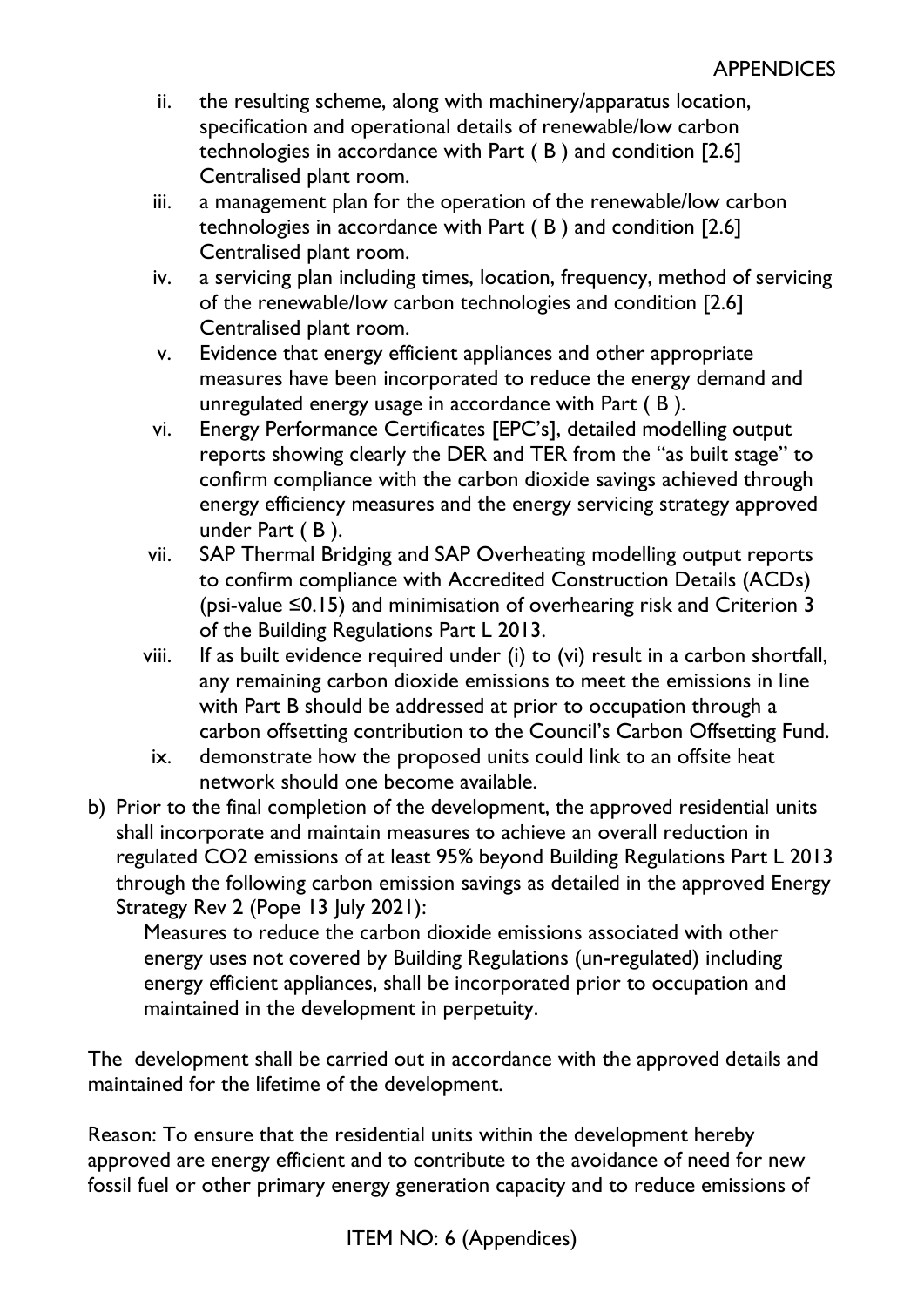greenhouse gases and to minimise the impact of building emissions on local air quality in the interests of health, in accordance with policies SI1, SI2, SI3, SI4 of the London Plan 2021, Policy E1 of the Royal Greenwich Local Plan: Core Strategy with Detailed Policies (July 2014), Royal Borough of Greenwich, Greener Greenwich SPD (2014) and the Mayor's Sustainable Design and Construction SPG (2014).

# **6. Landscape and Ecological Management Plan**

Prior to occupation of each dwelling, the approved development shall incorporate and maintain hard and soft landscape arrangements and ecological/ biodiversity and mitigation measures in line with the Landscape Architecture Design & Access Statement (Wynne- Williams associates 29 Jan 2021) and Preliminary Ecology Appraisal (Richard Graves Associates Jan 2021)

- a) Prior to any demolition or tree works and commencement of the development, a Landscape and Ecological Management plan shall be submitted to and approved in writing by the Local Planning Authority. Development proposals must ensure no net loss of biodiversity and wherever possible, make a positive contribution to the protection, enhancement, creation and management of biodiversity and achieve or even exceed the required Urban Greening Factor (UGF) score for the approved site. The Landscape and Ecological Management Plan shall include:
	- i. A report from a suitably qualified ecologist specifying how the landscape features have been developed for biodiversity and ecological enhancement including details of native habitat species;
	- ii. mitigation measures during demolition and construction (if additional measures identified than those approved under Part A);
	- iii. long-term design objectives;
	- iv. Tree planting details including the location, number and species;
	- v. Details of bird and bat boxes;
	- vi. Other species habitat improvements;
	- vii. management responsibilities;
	- viii. maintenance schedules for all landscaped areas;
- b) (if required) Where habitats are created as mitigation for development, management plans for the habitat shall also be provided detailing how the areas are to be managed in the longer term. Once approved the mitigation and management plans shall be undertaken in accordance with the approved details.
- c) Evidence that the ecological measures approved under parts  $(A)$  to  $(C)$  have been installed in accordance with the details above and confirmation of installation by the suppliers should be submitted to and approved by the local planning authority prior to occupation of residential units.

The development shall be carried out in accordance with the approved details and maintained for the lifetime of the development.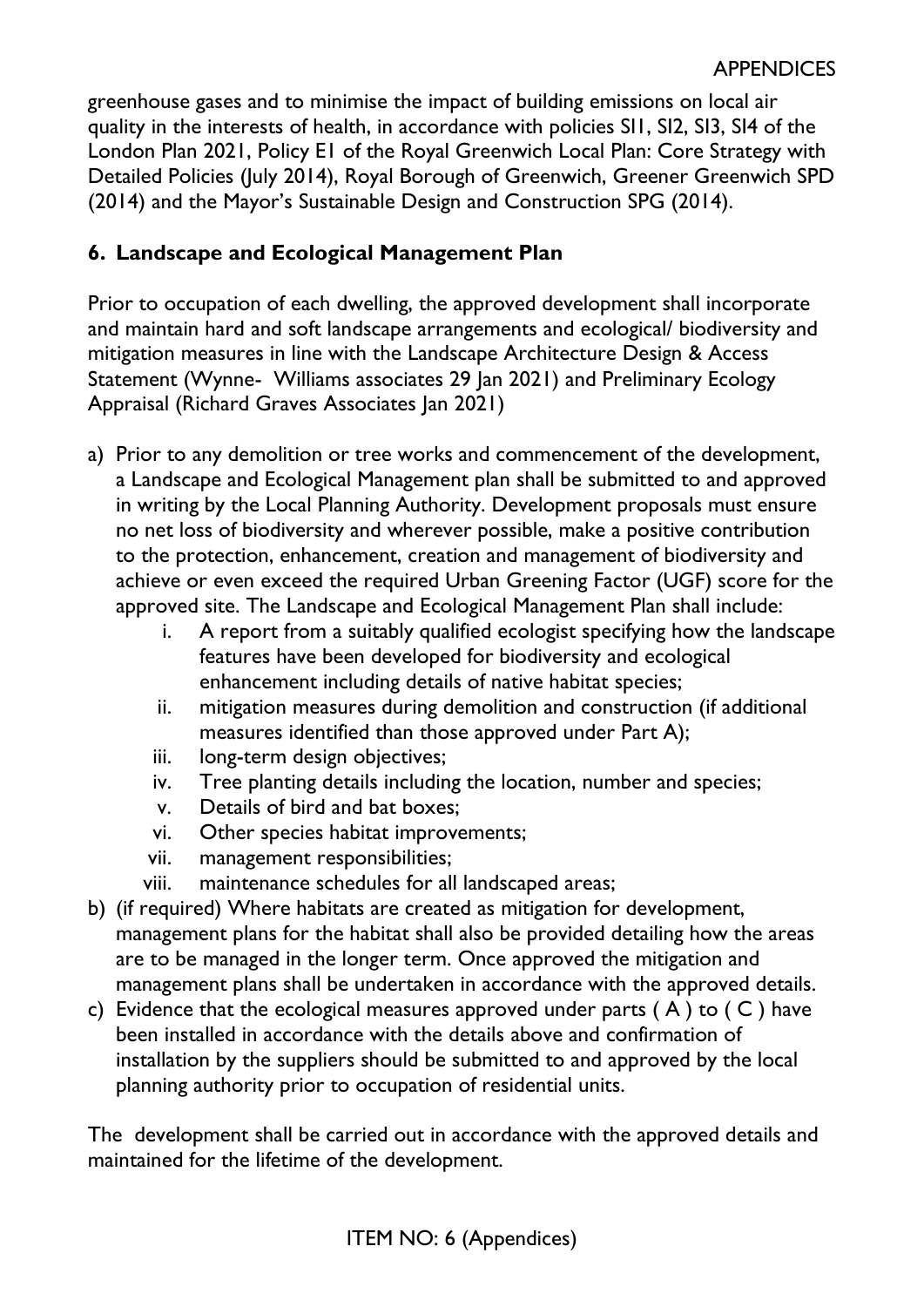Reason: To ensure the protection of wildlife and supporting habitat and enhance the nature conservation value of the site and character of the area, to prevent the spread of invasive plants and to secure opportunities for the enhancement of the ecological value of the site in line with policies G1 (Green Infrastructure), G5 (Urban Greening), G6 (Biodiversity and Access to Nature) of the London Plan (2021) , policy OS4 (Biodiversity) of the Royal Greenwich Core Strategy and Detailed Policies 2014, the Mayor's Sustainable Design and Construction SPG (2014) and Greener Greenwich SPD (2014).

# **7. On-site renewable energy technologies – monitoring**

Not to occupy the development until a monitoring agreement has been signed with the Local Planning Authority in order to monitor the effectiveness of the renewable energy technologies, including ASHPs and solar PV, and in order to comply with the prevailing monitoring requirements which will include the installation of an on-site automatic meter reading (AMR) device by the developer and provision of readings on an annual basis for a period of 5 years following installation and operation of the renewable energy technology

Reason: To contribute towards carbon dioxide emission reduction and to comply with Policy SI3 (B.11) (Renewable Energy) of the London Plan (2021) and policy E1 (Carbon Emissions) of the Royal Greenwich Core Strategy and Detailed Policies 2014.

# **8. BRE Green Guide**

Prior to commencement of superstructure works, details demonstrating that all building materials to be used on the development comply with the BRE Green Guide to Housing Specification categories A, B or C shall be submitted to and approved by the Local Planning Authority. If the relevant part of the development falls below the C category, proposed measures will be identified to seek to achieve the required categories.

The development shall be carried out in accordance with the details as approved.

Reason: To comply with Policy D3 of the London Plan (2021) and Policy IM4 of the Royal Greenwich Local Plan: Core Strategy with Detailed Policies (2014).

# **9. Bat Survey**

- a. Prior to commencement of the development a bat survey of the site shall be submitted to the Local Planning Authority for written approval consisting of:
	- an internal inspection of the eastern warehouse (including the basement level) and the lock up shed and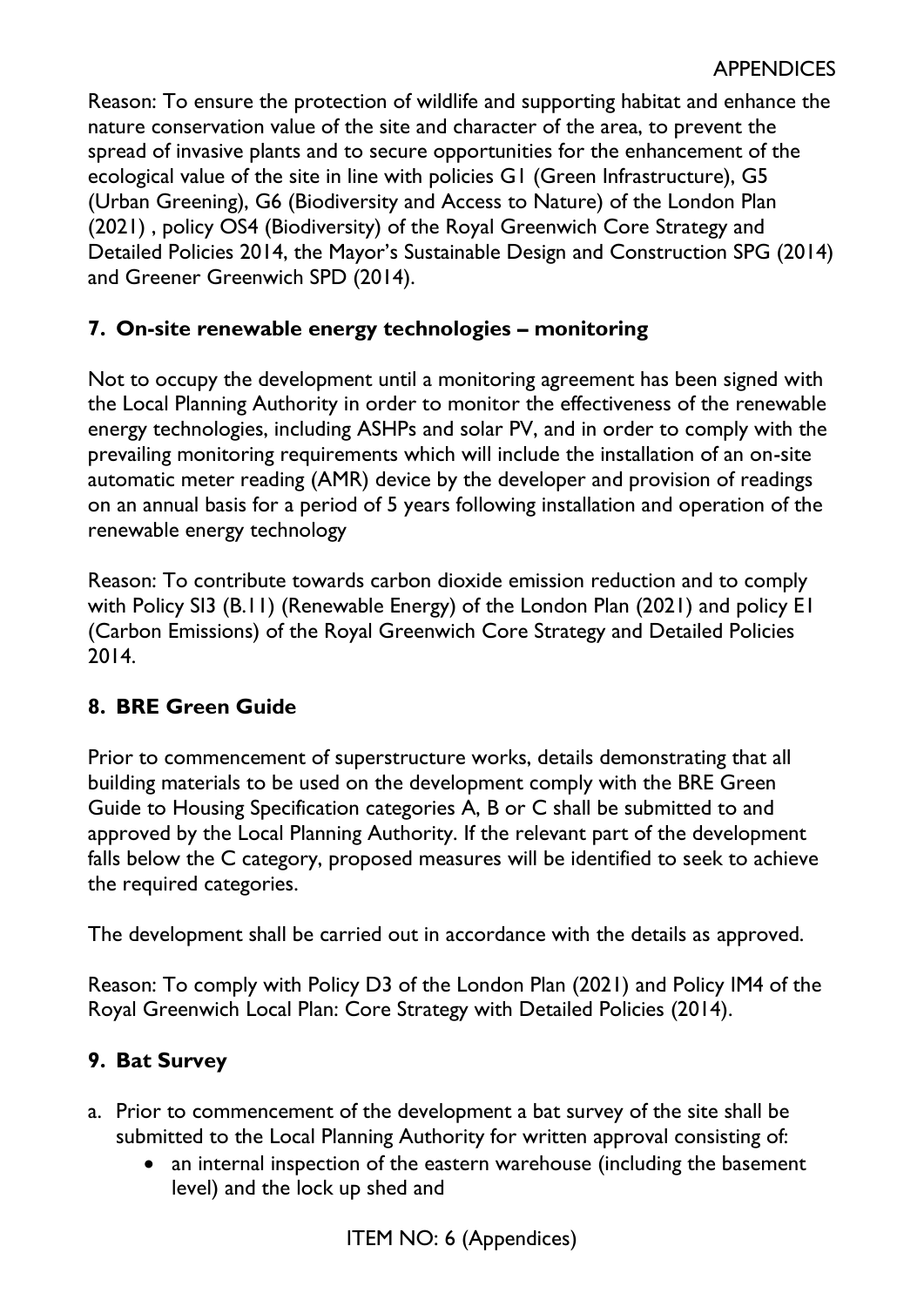- one Dusk Emergence or Dawn Re-entry Survey on the buildings with low bat potential (subject to the results of an inspection survey).
- b. Should a bat(s) be found to be roosting in any of the on-site buildings, a mitigation strategy including any further surveys, replacement roosts and monitoring scheme (to include a programme of implementation) shall be submitted to and approved by the local planning authority for written approval prior to commencement of the development.
- c. The development shall be carried out in accordance with the approved details and maintained for the lifetime of the development.

Reason: To ensure compliance with the Habitats Regulations and the Wildlife & Countryside Act 1981 (as amended), to increase the biodiversity of the site, to mitigate any impact from the development hereby approved and to comply with policies G1 (Green Infrastructure), G5 (Urban Greening), G6 (Biodiversity and Access to Nature) of the London Plan (2021) and policy OS4 (Biodiversity)of the Royal Greenwich Core Strategy and Detailed Policies 2014.

# **10. Breeding Birds**

Clearance of trees and bushes shall be carried out within the breeding bird season (March to September), if this is not suitable then an assessment should be undertaken by an ecologist within 48 hours of works commencing, to confirm the presence/absence of nest sites. If nests sites are identified, works to that feature should be delayed until the nest site becomes inactive.

Reason: To ensure that no breeding birds are harmed on site in accordance with G1 (Green Infrastructure), G5 (Urban Greening), G6 (Biodiversity and Access to Nature) of the London Plan (2021)and policy OS4 (Biodiversity) of the Royal Greenwich Core Strategy and Detailed Policies 2014.

# **11. 'Be seen' energy monitoring**

The development hereby approved shall be constructed to comply with the GLA 'Be Seen' energy monitoring requirements set out in points a, b, c and d below for at least five years:

- a. Within four weeks of planning permission being issued by the Local Planning Authority, accurate and verified estimates of the 'be seen' energy performance indicators, as outlined in Chapter 3 'Planning stage' of the GLA 'Be seen' energy monitoring guidance shall be submitted to the GLA's monitoring portal and Local Planning Authority for information.
- b. Once the as-built design has been completed (upon commencement of RIBA Stage 6) and prior to occupation of the residential development, updated accurate and verified estimates of the 'be seen' energy performance indicators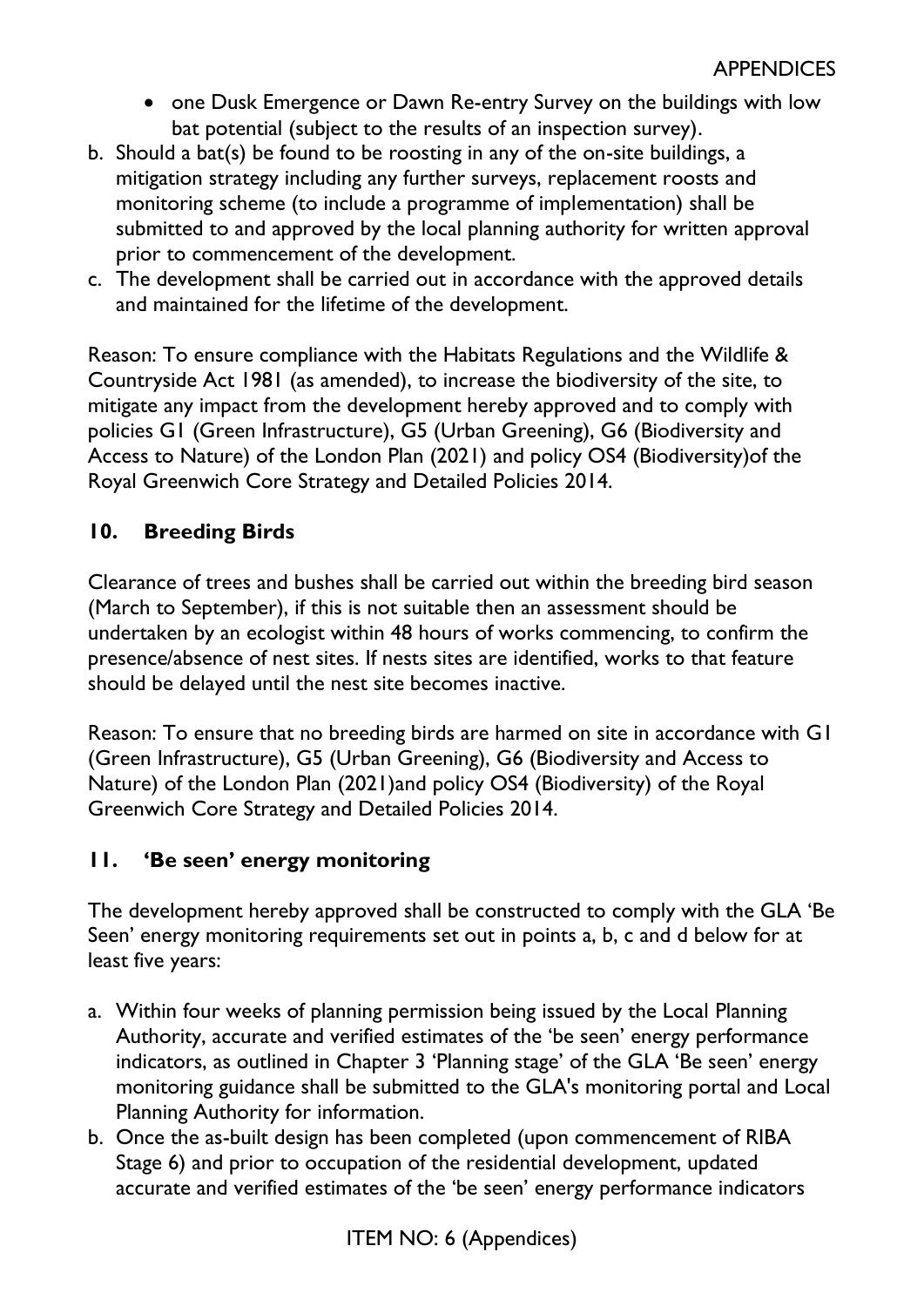for each reportable unit of the development, as well as supporting evidence, as per the methodology outlined in Chapter 4 'As-built stage' of the GLA 'Be seen' energy monitoring guidance shall be uploaded to the GLA's monitoring portal and submitted to the Local Planning Authority for information. The owner should also confirm that suitable monitoring devices have been installed and maintained for the monitoring of the in-use energy performance indicators, as outlined in Chapter 5 'In-use stage' of the GLA 'Be seen' energy monitoring guidance document.

- c. Upon completion of the first year of occupation following the end of the defects liability period (DLP) and for the following four years, accurate and verified annual in-use energy performance data as well as supporting evidence for all relevant indicators under each reportable unit of the development as per the methodology outlined in Chapter 5 'In-use stage' of the GLA 'Be seen' energy monitoring guidance shall be uploaded to the GLA's monitoring portal and submitted to the Local Planning Authority for information.
- d. In the event that the in-use evidence submitted shows that the as-built performance estimates have not been or are not being met, the legal Owner should use reasonable endeavours to investigate and identify the causes of underperformance and the potential mitigation measures and set these out in the relevant comment box of the 'be seen' spreadsheet. Where measures are identified, which it would be reasonably practicable to implement, an action plan comprising such measures should be prepared and agreed with the Local Planning Authority. The measures approved by the Local Planning Authority should be implemented by the legal Owner as soon as reasonably practicable.

Reason: In order to ensure that actual operational energy performance is minimised and demonstrate compliance with the 'be seen' post-construction monitoring requirement of Policy SI 2 of the London Plan (2021).

## **12. Water Efficiency**

- a) Prior to occupation of the dwellings, the approved residential units shall incorporate and maintain water saving and monitoring measures that will meet water efficiency standards with a maximum water use target of 105 litres of water per person per day.
- b) Prior to first occupation of the residential units within the development, evidence including final Water Efficiency calculations prepared by suitably qualified assessor and evidence of commissioning that the approved residential units have incorporated water saving and monitoring measures that will prevent the undue consumption of water in line with Part A shall have been submitted to, and approved in writing by, the Local Planning Authority.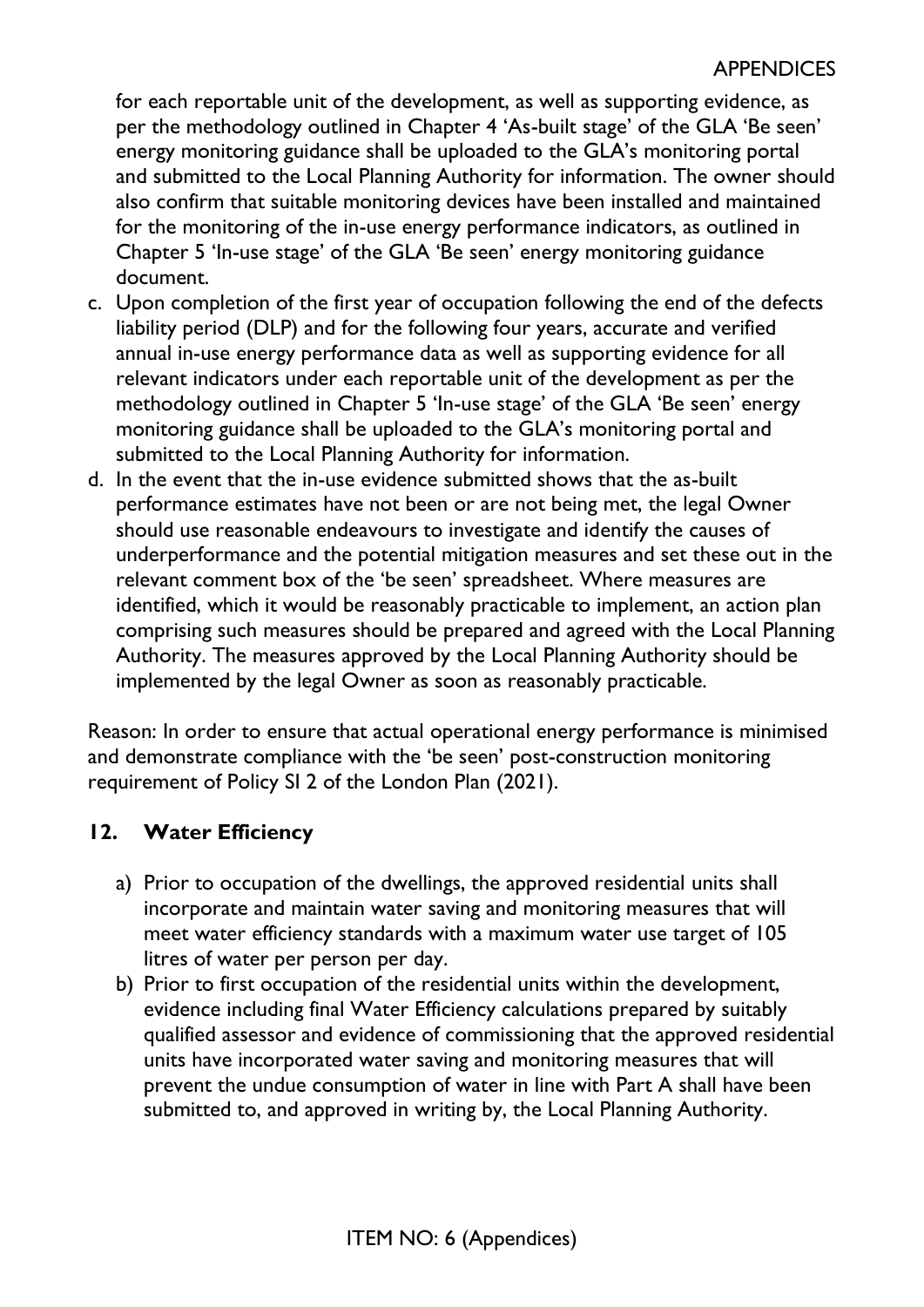Reason: To ensure the sustainable use of water, in accordance with the approved sustainability statement and policy SI5 of London Plan (2021) and Policy DH1 Design of Royal Greenwich Local Plan: Core Strategy with Detailed Policies (July 2014) and Royal Borough of Greenwich Greener Greenwich SPD (2014).

# **13. Wheelchair Adaptable Dwellings**

Prior to commencement of superstructure works the following details shall be submitted to and approved in writing by the Local Planning Authority

- a) Full details of the wheelchair adaptable dwellings that would comply with Building Regulations 2016 (as amended) requirement M4(3)(2)(b) 'wheelchair adaptable dwellings' and,
- b) Drawings illustrating that all dwellings in the development hereby permitted that are not provided in accordance with either Building Regulation requirement M4(3)(2)(a) or M4(3)(2)(b) comply with Building Regulations 2016 (as amended) requirement M4(2) 'accessible and adaptable dwellings'.
- c) The submitted details shall thereafter be implemented in strict accordance with the details approved under parts a and b and retained for the lifetime of the development.

Reason: To accord with Policies D5 and D7 of the London Plan (2021) and Policy H5 of the Royal Greenwich Core Strategy and Detailed Policies 2014.

## **14. Electric Vehicle Charging Points**

- a) Prior to the occupation of the residential units, details of the electric vehicle charging points (EVCP) shall be submitted to, and approved in writing by, the Local Planning Authority.
- b) Up to 20% of the total number of car parking spaces shall have active charging provision. All other spaces should have passive provision to enable these to provide electric vehicle charging in the future.
- c) The submitted details shall thereafter be implemented in strict accordance with the details approved under (a), prior to the occupation of the development.

Reason: To minimise carbon dioxide emissions and to comply with policies T6.1 and SI 2 of the London Plan (2021) and Policies E(a), E(c) and IM4 of the Royal Greenwich Local Plan: Core Strategy with Detailed Polices (2014).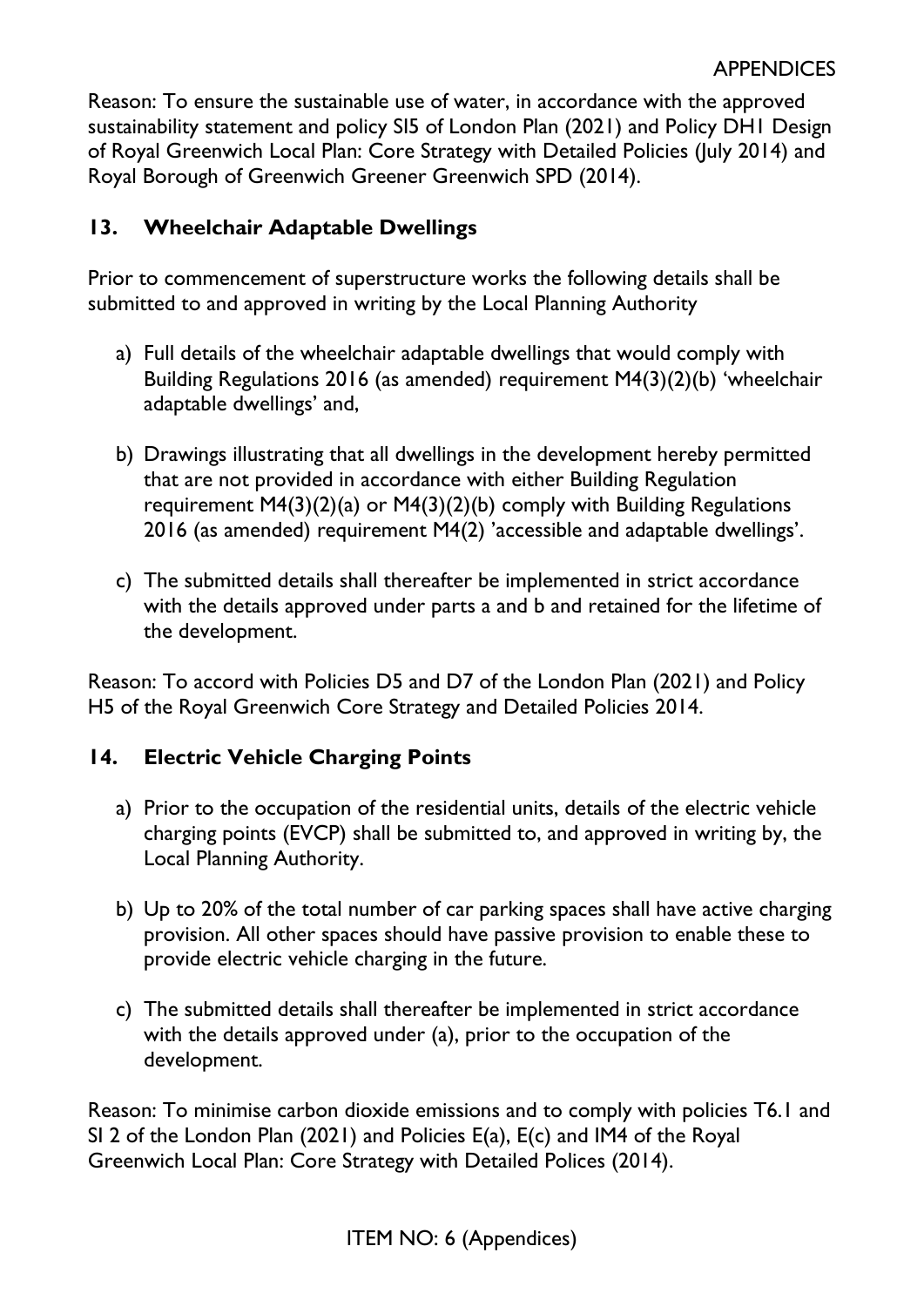## **15. Contamination**

- a) No development shall take place until a remediation strategy that includes the following components to deal with the risks associated with contamination of the site shall each be submitted to and approved in writing, by the local planning authority:
	- I. A preliminary risk assessment which has identified:
		- all previous uses
		- potential contaminants associated with those uses
		- a conceptual model of the site indicating sources, pathways and receptors
		- potentially unacceptable risks arising from contamination at the site.
	- II. A site investigation scheme, based on (1) to provide information for a detailed assessment of the risk to all receptors that may be affected, including those off site.
- III. The results of the site investigation and the detailed risk assessment referred to in (2) and, based on these, an options appraisal and remediation strategy giving full details of the remediation measures required and how they are to be undertaken.
- IV. A verification plan providing details of the data that will be collected in order to demonstrate that the works set out in the remediation strategy in (3) are complete and identifying any requirements for longer-term monitoring of pollutant linkages, maintenance and arrangements for contingency action.

The scheme shall be implemented as approved.

Reason: To ensure that the development meets with the aims of the NPPF with regard to protection of the water environment from any contamination resulting from historic site activities and to ensure compliance with Policy E(e) of the Royal Greenwich Local Plan: Core Strategy with Detailed Policies (Adopted July 2014).

## **16. Contamination (Verification Report)**

- a) Prior to occupation of development, a verification report demonstrating completion of the works set out in the approved remediation strategy and the effectiveness of the remediation shall be submitted to and approved, in writing, by the Local Planning Authority.
- b) The report shall include results of sampling and monitoring carried out in accordance with the approved verification plan to demonstrate that the site remediation criteria have been met. It shall also include any plan (a long-term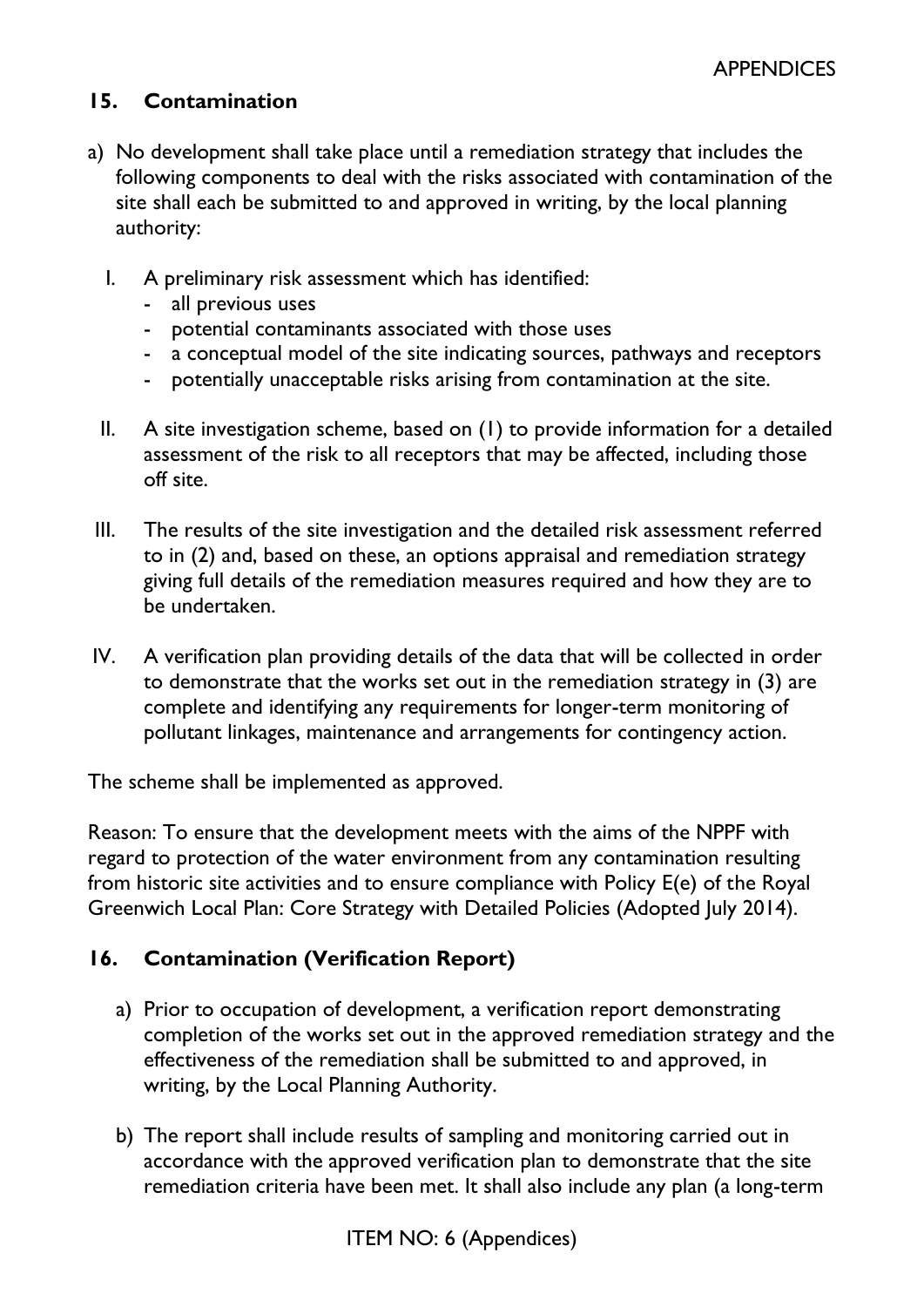monitoring and maintenance plan) for longer-term monitoring of pollutant linkages, maintenance and arrangements for contingency action, as identified in the verification plan, and for the reporting of this to the Local Planning Authority. The long-term monitoring and maintenance plan shall be implemented as approved.

Reason: Should remediation be deemed necessary; the applicant should demonstrate that any work has been carried out effectively and the environmental and health risks have been satisfactorily managed so that the site is deemed suitable for use; in accordance with the aims of the National Planning Policy Framework (NPPF) and with Policies (E) of the Royal Borough of Greenwich Local Plan: Core Strategy with Detailed Policies (2014).

# **17. Reporting of Unexpected Contamination**

If, during development, contamination not previously identified is found to be present at the site then no further development shall be carried out until the developer has submitted, and obtained written approval from, the Local Planning Authority, for an amendment to the remediation strategy detailing how this unexpected contamination shall be dealt with.

The development shall be carried out in accordance with this amended strategy.

Reason: Groundwater quality needs to be protected. Any visibly contaminated or odorous material encountered on the site during the development work must be investigated. The Local Planning Authority must be informed immediately of the nature and degree of contamination present. This condition has also been imposed to ensure compliance with Policy E(e) of the Royal Greenwich Local Plan: Core Strategy with Detailed Policies (2014).

## **18. Demolition/Construction Method Statement**

Prior to the commencement of the development, a Demolition/Construction Method Statement shall be submitted to, and approved in writing by, the Local Planning Authority for a management scheme to control and minimise emissions of pollutants from and attributable to the construction of the development. This should include a risk assessment and a method statement in accordance with the control of dust and emissions from Construction and Demolition Best Practice Guidance published by the Greater London Authority. The scheme shall set out the secure measures, which can, and will, be put in place. The Method Statement shall include full details of the following:

- a. Site hoarding
- b. Haulage routes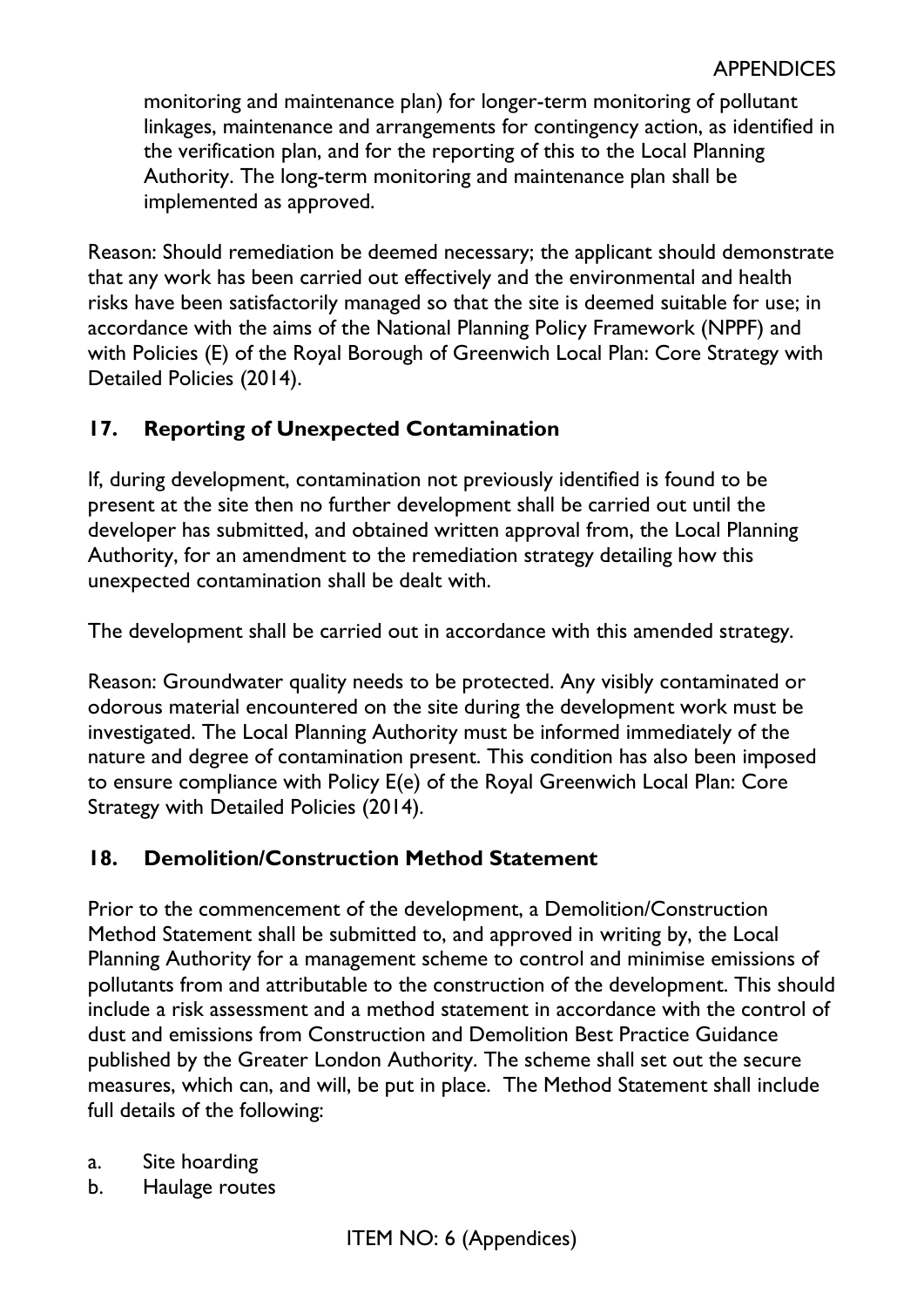- c. Wheel washing including location and equipment to be used
- d. Dust suppression methods to be used including details of equipment during the different stages of the development
- e. Confirmation if a mobile crusher will be used on site and if so, a copy of the permit and indented dates of operation
- f. Site plan identifying location of site entrance, exit, wheel washing, hard standing, hoarding (distinguishing between solid hoarding and other barriers such as heras and monarflex sheeting), stock piles, dust suppression, location of water supplies and location of nearest neighbouring receptors
- g. Specification of equipment with likely noise and vibration levels to be generated during demolition and construction works;
- h. Details of any proposed noise screening measures;
- i. Proposals for monitoring noise and procedures to be put in place where agreed noise levels are exceeded;
- j. Identification of the roles and responsibilities with regard to managing and reporting on the demolition and construction phase noise and vibration measures
- k. Surface water management measures
- l. Measures to maintain safe vehicular and pedestrian access to the Rockcliffe Manor Primary School.

The development shall be carried out in accordance the approved Demolition and Construction Method Statement.

Reason: In order to prevent nuisance and protect environmental health and safeguard the amenities, health and safety of neighbouring properties and occupiers and of the area generally, to prevent contaminated surface water runoff and pollution of groundwater and to ensure compliance with Policies T4 and T7 of the London Plan (2021) and Policies E(a) and E(e) of the Royal Greenwich Local Plan: Core Strategy with Detailed Policies (Adopted July 2014).

# **19. Hours of Demolition and Construction**

The demolition, earth removal, piling work and any mechanical building operations required to implement the development shall only be carried out between the hours of:

- Monday to Friday 8.00am to 6.00pm
- Saturdays- 8.00am to 1.00pm and
- Not at all on Sunday and Public and Bank Holidays

Reason: To safeguard the amenities of neighbouring properties and the area generally and ensure compliance with Policies T7 and SI 1 of the London Plan (2021)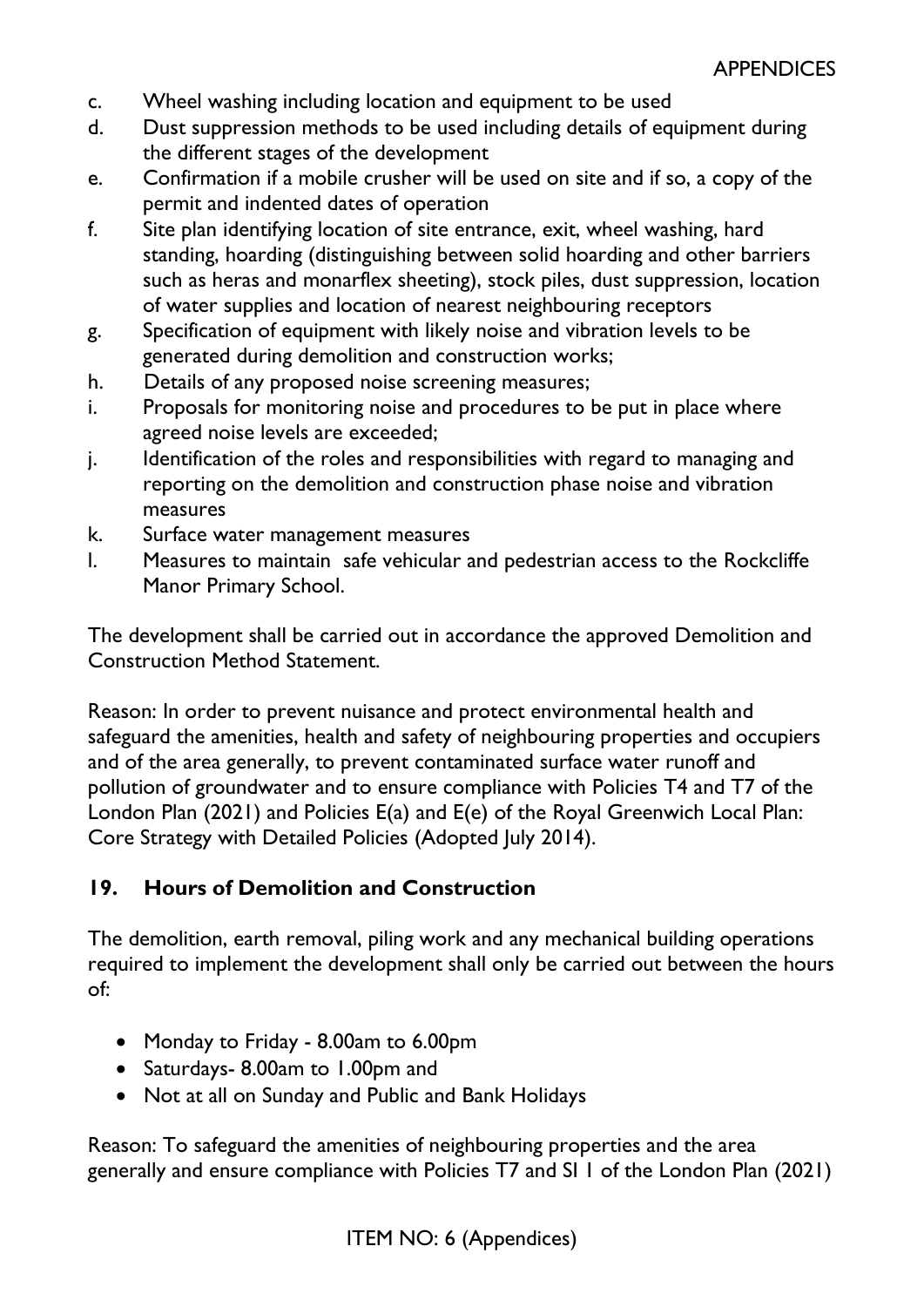and Policies E(a) and E(c) of the Royal Greenwich Local Plan: Core Strategy with Detailed Policies (adopted July 2014).

# **20. Non Road Mobile Machinery**

- a) Prior to the commencement of the development details of all plant and machinery to be used at the demolition and construction phases shall be submitted to, and approved in writing by, the Local Planning Authority. Evidence is required to meet Stage IIIA of EU Directive 97/68/ EC for both NOx and PM. All Non-Road Mobile Machinery (NRMM) and plant to be used on the site of net power between 37kW and 560 kW must be registered at http://nrmm.london/. Proof of registration must be submitted to the Local Planning Authority prior to the commencement of any works on site.
- b) The NRMM used during the demolition and construction phases [as detailed above] must be carried out in accordance with the approved details.
- c) An inventory of all Non-Road Mobile Machinery (NRMM) must be kept on site during the course of the demolitions, site preparation and construction phases. All machinery should be regularly serviced, and service logs kept on site for inspection. Records should be kept on site which details proof of emission limits for all equipment. This documentation should be made available to local authority officers as required until development completion.

Reason: To protect local air quality and comply with Policies T7 and SI 1 of the London Plan (2021) and the GLA NRMM LEZ.

# **21. Secured by Design**

Prior to the commencement of superstructure works, details of Secured by Design measures shall be submitted to and approved in writing by the Local Planning Authority. The development shall achieve Secured by Design 'Silver' standard as a minimum and aim to achieve the Secured by Design 'Gold' standard where feasible. The Secured by Design measures shall be implemented in accordance with the approved details, completed prior to the first occupation of the development and retained for the lifetime of the development.

Reason: To ensure that Secured by Design principles are implemented into the development in accordance with policy D11 of the London Plan (2021) and policy DH1 of the Royal Greenwich Local Plan: Core Strategy with Detailed Policies  $(2014).$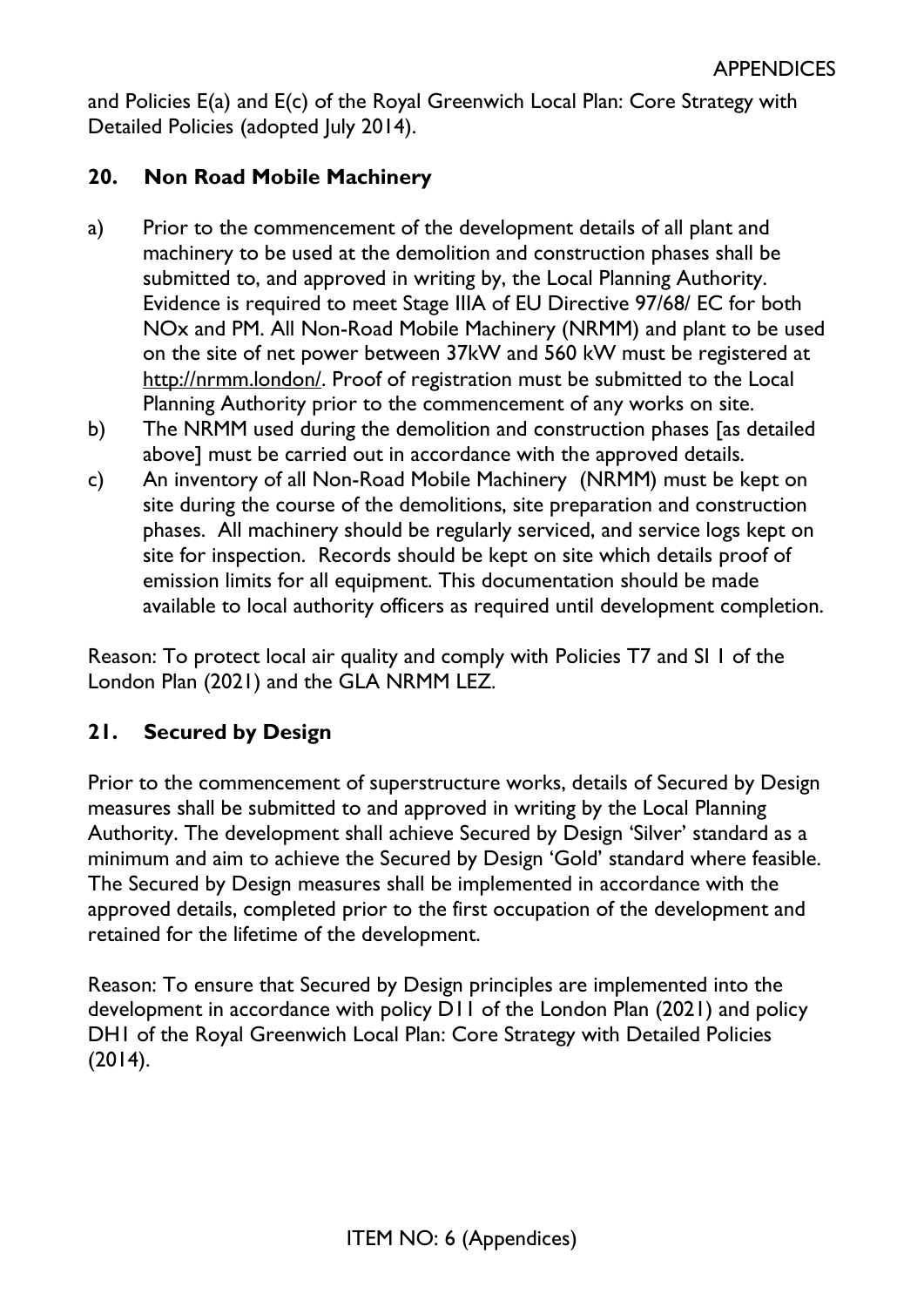# **22. Children's Play Areas**

- a) Prior to the first occupation of the residential units, full details of the children's play areas (as shown on the drawings hereby approved as listed in condition 2), play equipment and safety measures proposed for the development shall be submitted to and approved in writing by, the Local Planning Authority.
- b) The play areas and play equipment shall be fully implemented in accordance with the approved details prior to the occupation of the development and shall be retained for the lifetime of the development.

Reason: In order to ensure that sufficient on-site play facilities are provided for the future occupiers of the development and to ensure compliance with Policy S4 of the London Plan (2021) and Policy H(e) of the Royal Greenwich Local Plan: Core Strategy with Detailed Policies (2014).

## **23. Refuse and Recycling**

The waste storage and recycling facilities shall in all respects be constructed in accordance with the approved details, shall be provided before first occupation of the residential units and shall thereafter be maintained for the lifetime of the development.

Reason: In order that the Council may be satisfied with the details of the proposal and to ensure compliance with Policy SI 8 of the London Plan (2021) and Policies H5 and DH1 of the Royal Greenwich Local Plan: Core Strategy with Detailed Policies (Adopted July 2014).

## **24. Cycle Parking**

The cycle parking facilities shall in all respects be constructed in accordance with the approved details, provided before first occupation of the residential units and shall thereafter be maintained for the lifetime of the development.

Reason: To promote sustainable travel and to ensure compliance with Policy T5 of the London Plan (2021) and IM4, IM(b) and IM(c) of the Royal Greenwich Local Plan: Core Strategy with Detailed Policies (Adopted July 2014).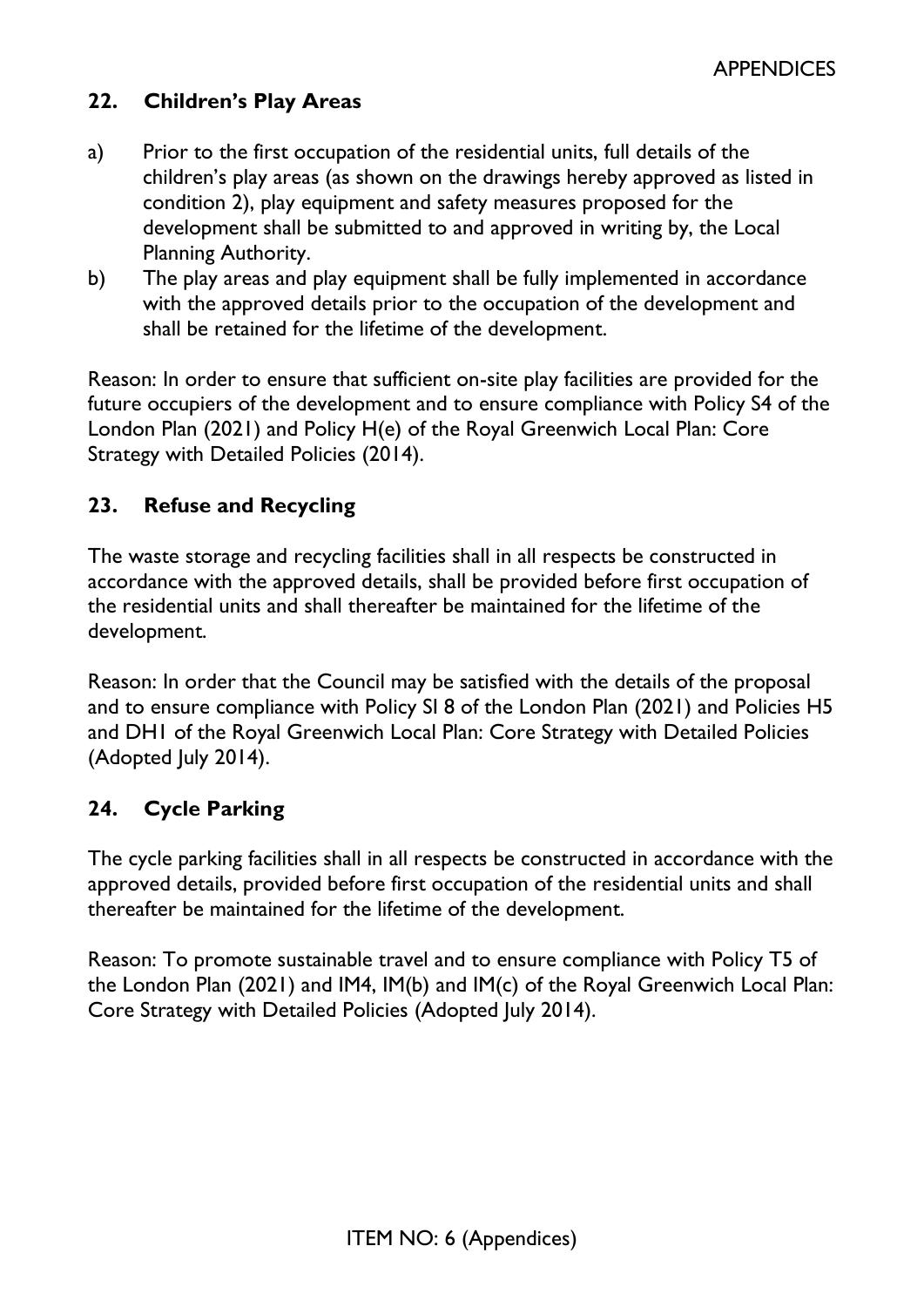# **INFORMATIVES**

# **Fire Safety**

Access for fire appliances and adequate water supplies for firefighting purposes, shall be provided in accordance with as required by Part B5 of the current Building Regulations Approved Document.

### **Occupational Therapists**

The applicant is advised to contact the Council's occupational therapist to inspect the accessible units and check compliance with M4(2). This should happen initially at first fix stage and at agreed intervals thereafter. The Councils occupational therapists can be contacted on 020 8921 2614.

### **Construction Works**

Reference shall be made to:

The Councils' Construction Site Noise Code of Practice http://www.royalgreenwich.gov.uk/downloads/417/pollution\_control\_-\_construction\_information\_and\_advice

The Mayor of London's 'The control of dust and emissions from construction and demolition' Best Practice Guidance http://www.london.gov.uk/thelondonplan/guides/bpg/bpg\_04.jsp BRE four part Pollution Control Guides 'Controlling particles and noise pollution from construction sites'.

## **Thames Water**

### Waste Comments

With the information provided, Thames Water has been unable to determine the wastewater infrastructure needs of this application. Thames Water has contacted the developer in an attempt to obtain this information and agree a position for FOUL WATER drainage, but have been unable to do so in the time available and as such, Thames Water request that No development shall be occupied until confirmation has been provided that either capacity exists off site to serve the development or all wastewater network upgrades required to accommodate the additional flows from the development have been completed.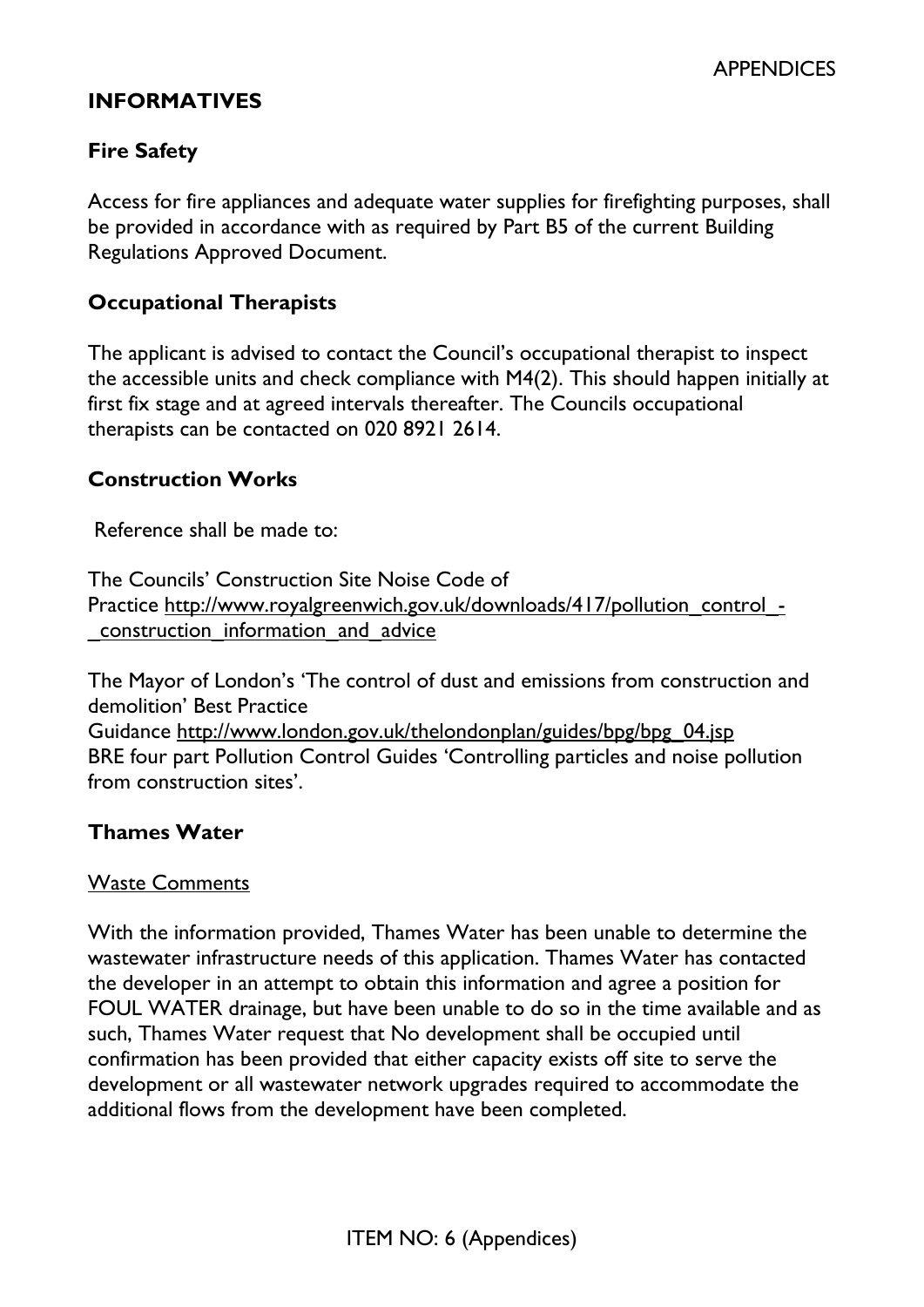With the information provided Thames Water has been unable to determine the wastewater infrastructure needs of this application and as such, Thames Water request that no development shall be occupied until confirmation has been provided that either capacity exists off site to serve the development or all wastewater network upgrades required to accommodate the additional flows from the development have been completed.

The developer can request information to support the discharge of the above by visiting the Thames Water website at thameswater.co.uk/preplanning.

### Water Comments

On the basis of information provided, Thames Water would advise that with regard to water network infrastructure capacity, we would not have any objection to the above planning application. Thames Water recommend the following informative be attached to this planning permission. Thames Water will aim to provide customers with a minimum pressure of 10m head (approx. 1 bar) and a flow rate of 9 litres/minute at the point where it leaves Thames Waters pipes. The developer should take account of this minimum pressure in the design of the proposed development.

There are water mains crossing or close to your development. Thames Water do NOT permit the building over or construction within 3m of water mains. If you're planning significant works near our mains (within 3m) we'll need to check that your development doesn't reduce capacity, limit repair or maintenance activities during and after construction, or inhibit the services we provide in any other way. The applicant is advised to read our guide working near or diverting our pipes. https://developers.thameswater.co.uk/Developing-a-large-site/Planning-yourdevelopment/Working-near-or-diverting-our-pipes

The proposed development is located within 15m of our underground water assets and as such we would like the following informative attached to any approval granted. The proposed development is located within 15m of Thames Waters underground assets, as such the development could cause the assets to fail if appropriate measures are not taken. Please read our guide 'working near our assets' to ensure your workings are in line with the necessary processes you need to follow if you're considering working above or near our pipes or other structures. https://developers.thameswater.co.uk/Developing-a-large-site/Planning-yourdevelopment/Working-near-or-diverting-our-pipes. Should you require further information please contact Thames Water. Email: [developer.services@thameswater.co.uk](mailto:developer.services@thameswater.co.uk)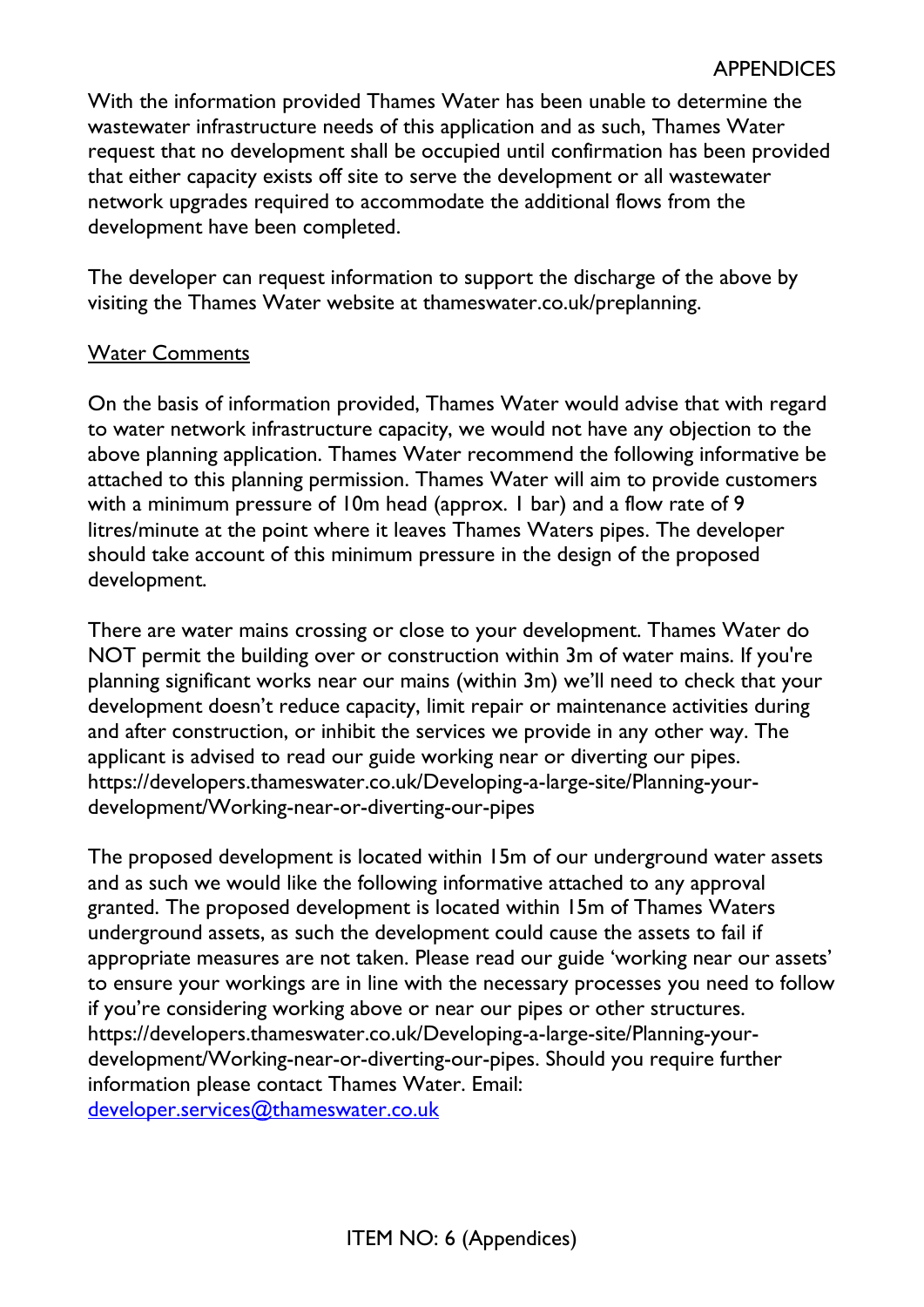# **Appendix 3 – National, regional and local planning policies and Supplementary Planning Guidance / Documents.**

**The London Plan (March 2021)** – The following London Plan policies are of consideration:

## **Planning London's Future – Good Growth**

- GG1 Building strong and inclusive communities
- GG2 Making the best use of land
- GG3 Creating a healthy city
- GG4 Delivering the homes Londoners need

## **Design and Heritage**

- D1 London's form, character and capacity for growth
- D2 Infrastructure requirements for sustainable densities
- D3 Optimising site capacity through the design-led approach
- D4 Delivering good design
- D5 Inclusive design
- D6 Housing quality and standards
- D7 Accessible housing
- D8 Public realm
- D11 Safety, security, and resilience to emergency
- D12 Fire Safety
- D13 Agent of change
- D14 Noise
- HC1 Heritage conservation and growth

## **Housing**

- H1 Increasing housing supply
- H2 Small sites
- H4 Delivering affordable housing
- H5 Threshold approach to applications
- H6 Affordable housing tenure
- H7 Monitoring of Affordable Housing
- H10 Housing size mix

## **Social Infrastructure**

- S1 Developing London's social infrastructure
- S4 Play and informal recreation
- S5 Sports and recreation facilities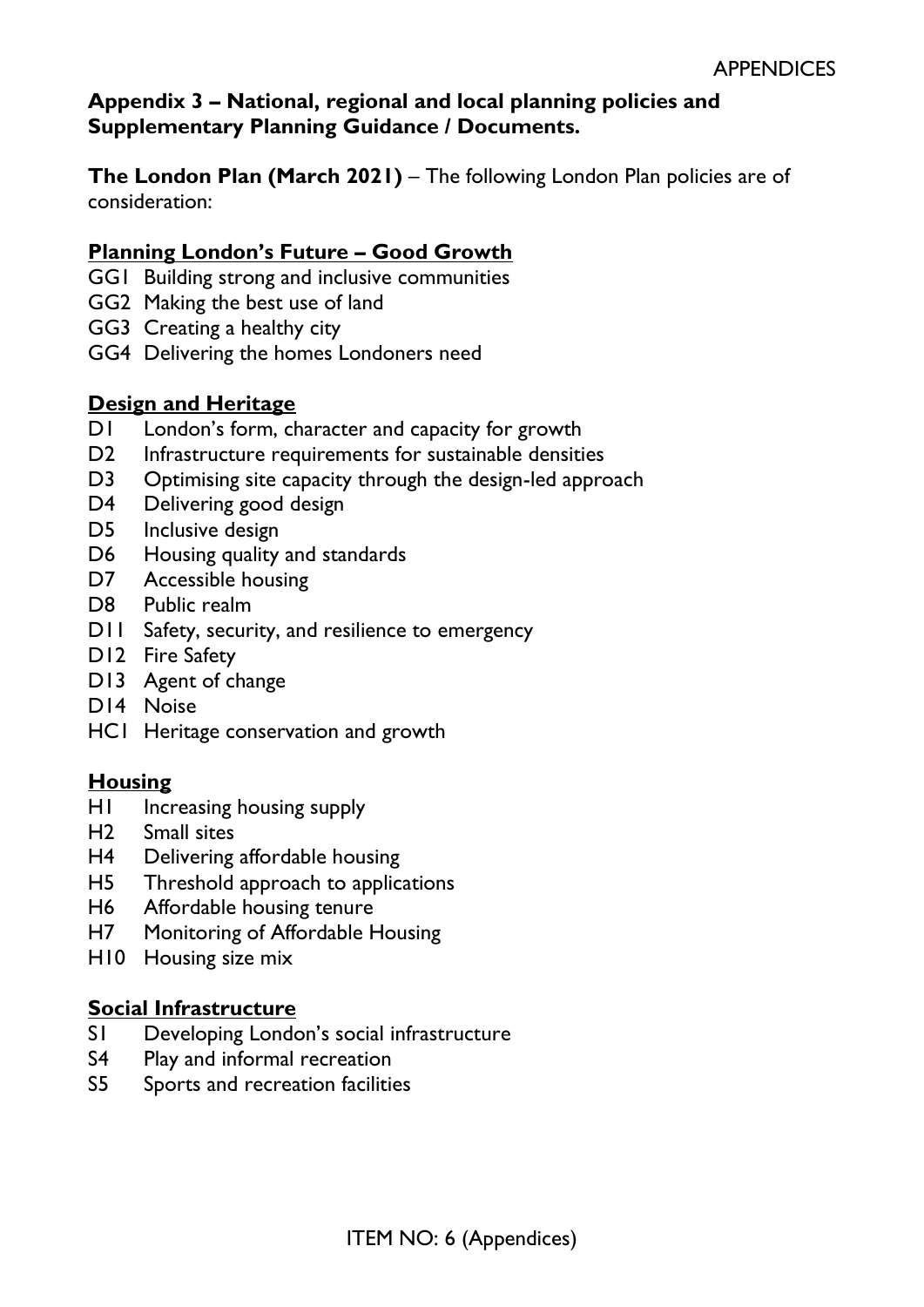## **Green Infrastructure and Environment**

- G1 Green infrastructure
- G4 Open space
- G5 Urban greening
- G6 Biodiversity and access to nature
- G7 Trees and woodland

### **Sustainable Infrastructure**

- SII Improving air quality
- SI2 Minimising greenhouse gas emissions
- SI3 Energy infrastructure
- SI4 Managing heat risk
- SI5 Managing heat risk
- SI7 Reducing waste and supporting the circular economy
- SI12 Flood Risk Management
- SI13 Sustainable Drainage

## **Transport**

- T2 Healthy Streets
- T3 Transport capacity, connectivity and safeguarding
- T4 Assessing and mitigating transport impacts
- T5 Cycling
- T6 Car parking
- T6.1 Residential Parking
- T7 Deliveries, servicing, and construction

## **Funding the London Plan**

DF1 Delivery of the Plan and Planning obligations

### **Monitoring**

M1 Monitoring

## **The Royal Greenwich Local Plan: Core Strategy with Detailed Policies ("Core Strategy" – 2014) –** The main Core Strategy policies relevant to this

application are:

### *Housing Policies*

- H1 New Housing
- H2 Housing Mix
- H3 Affordable Housing
- H5 Housing Design
- H(e) Children's play areas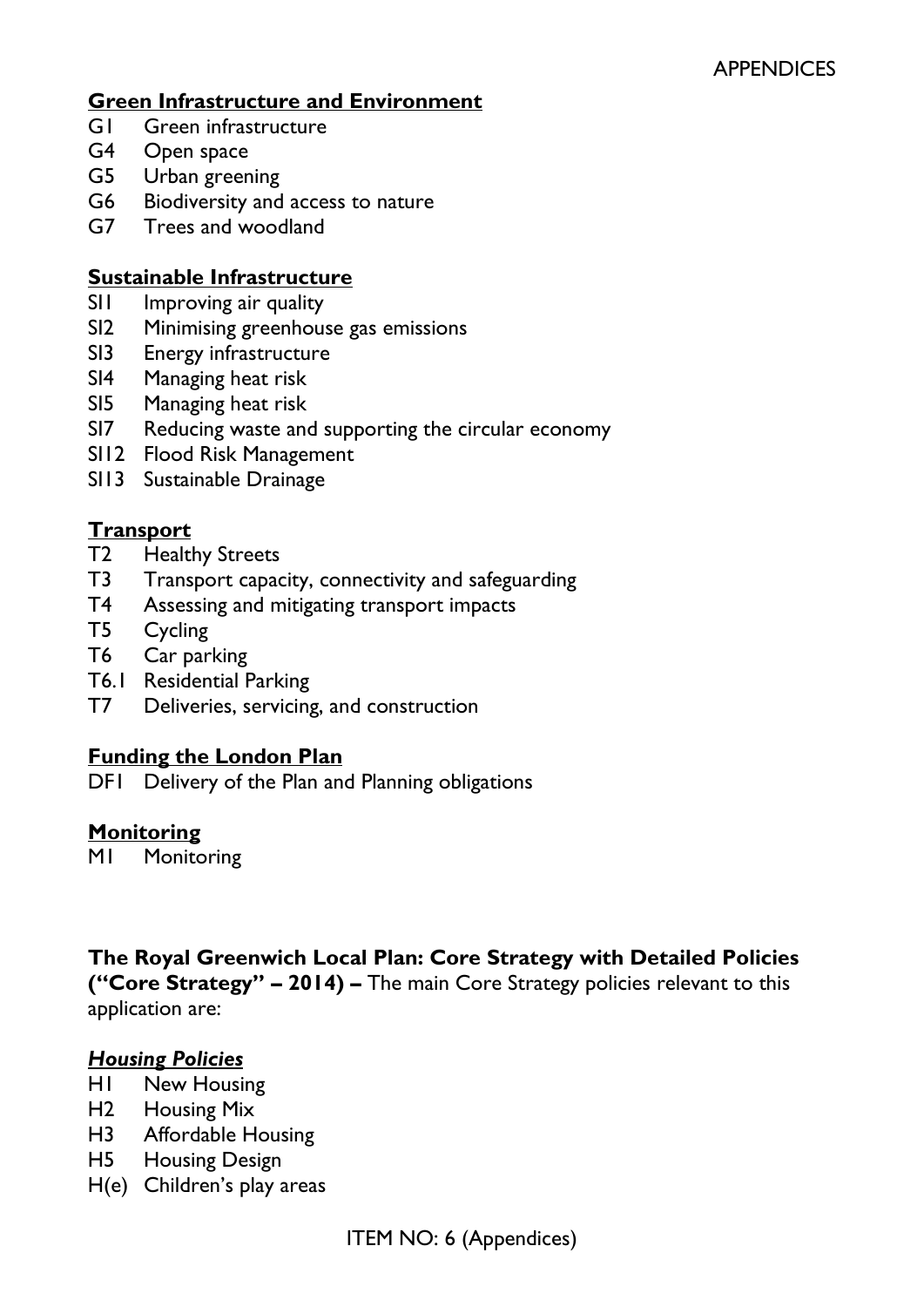# *Design and Heritage Policies*

DH1 Design DH3 Heritage Assets DH(b) Protection of Amenity for Adjacent Occupiers DH(m) Archaeology DH(i) Locally Listed Buildings

### *Open Space Policies*

OS1 Open Space OS4 Biodiversity OS(c) Public Open Space Deficiency Areas OS(f) Ecological Factors

### *Environment and Climate Change Policies*

- E1 Carbon Emissions
- E2 Flood Risk
- E(a) Pollution
- E(c) Air Pollution
- E(e) Contaminated Land

### *Cohesive and Healthy Communities Policies*

- CH1 Cohesive Communities
- CH2 Healthy Communities

### *Infrastructure and Movement Policies*

- IM1 Infrastructure
- IM4 Sustainable Travel
- IM(a) Impact on the Road Network
- IM(b) Walking and Cycling
- IM(c) Parking Standards

**Supplementary Planning Guidance / Documents** – the following planning guidance / documents are considered relevant:

- Mayor of London's Housing SPG 2016 ('Mayor's Housing SPG')
- Mayor of London's Shaping Neighbourhoods: Play and Informal Recreation SPG 2012 ('Mayor's Play and Informal Recreation SPG)
- Mayor of London's Homes for Londoners Affordable Housing and Viability SPG 2017 ('Mayor's Affordable Housing and Viability SPG')
- Mayor of London's Accessible London: Achieving an Inclusive Environment SPG (2014)